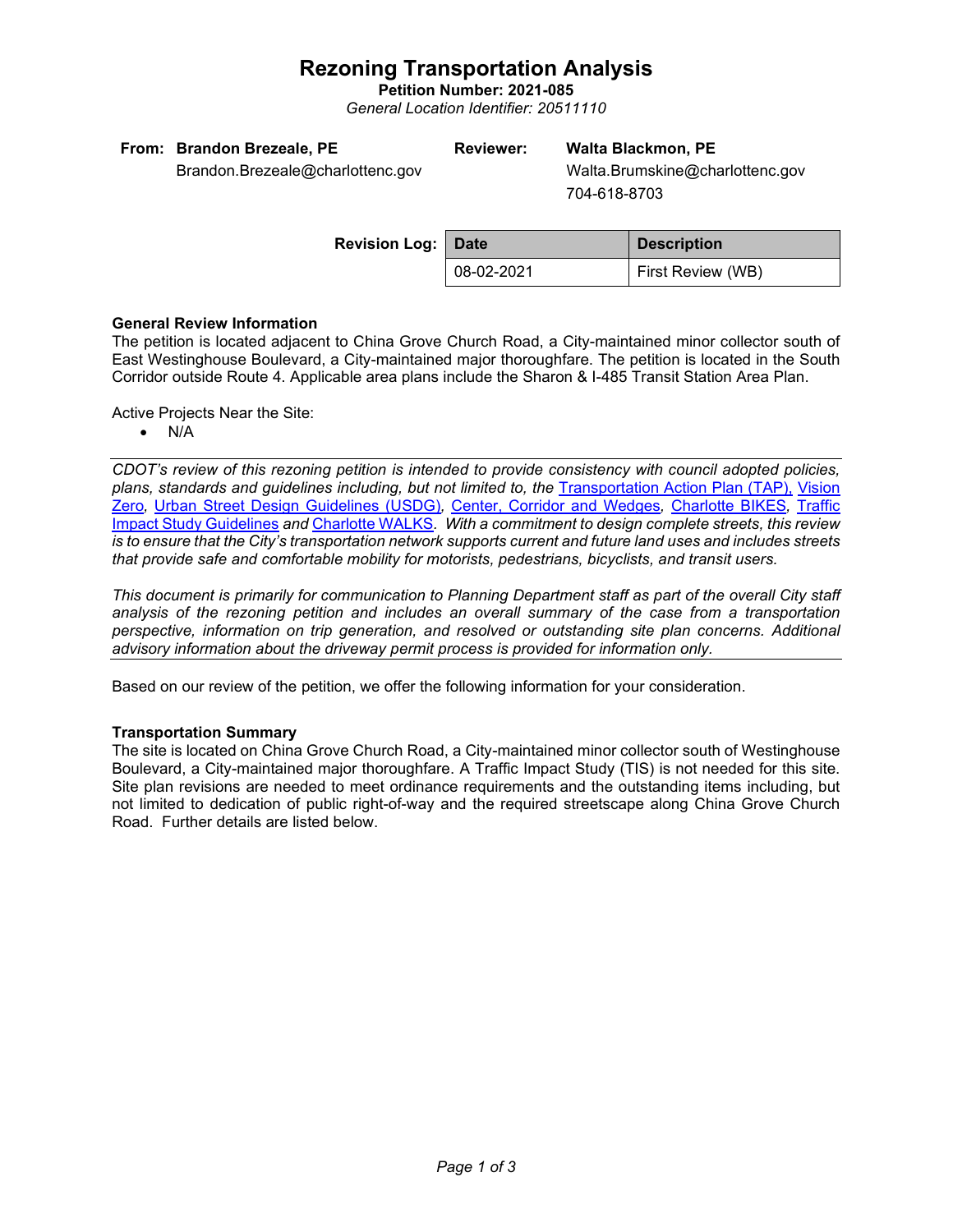# **Rezoning Transportation Analysis**

**Petition Number: 2021-085** *General Location Identifier: 20511110*

## **Trip Generation**

| <b>Scenario</b>     | <b>Land Use</b>   | <b>Intensity</b> | <b>Trip</b><br><b>Generation</b><br>(vehicle<br>trips/day) | <b>Source</b>                     |
|---------------------|-------------------|------------------|------------------------------------------------------------|-----------------------------------|
| <b>Existing Use</b> | Warehouse         | 13,248 SF        | 70                                                         | Tax Record                        |
|                     | Warehouse         | 2,550 SF         | 165                                                        | General guidance from<br>planning |
| <b>Entitled Use</b> | (I-2 0.17 acres)  |                  |                                                            |                                   |
|                     | Warehouse         | 43,790 SF        |                                                            |                                   |
|                     | (I-1 4.379 acres) |                  |                                                            |                                   |
| Proposed Use        | Warehouse         | 13,248 SF        | 70                                                         | Site Plan: 3/18/2021              |

## **Provide comments to the specified comments below.**

#### **Outstanding Issues Strikethrough = Resolved**

#### 1. **Traffic Study:**

A Traffic Impact Study (TIS) is not necessary for the complete review of this petition due to the site generating less than 2,500 daily trips. If during the permitting process the site generates more than 2,500 daily trips, then a traffic study will be required.

2. Revise site plan and conditional note(s) to commit to dedicate 36' right-of-way from the road centerline. The site plan shall label and dimension the right-of-way from the road centerline.



- 3. Revise site plan and conditional note(s) to commit to construct an 8-foot planting strip, and 5-foot minimum sidewalk on China Grove Church Road per CLDSM Standard U-07 and in accordance with Charlotte BIKES Policy. The site plan shall label and dimension both items from the back of curb and gutter and road centerline.
- 4. Site plan and conditional note(s) revisions are needed to remove all reference to all "grandfathered" infrastructure. All transportation infrastructure must be revised to meet current CDOT CLDSM standards, including driveway installation per the Charlotte Driveway Regulations.